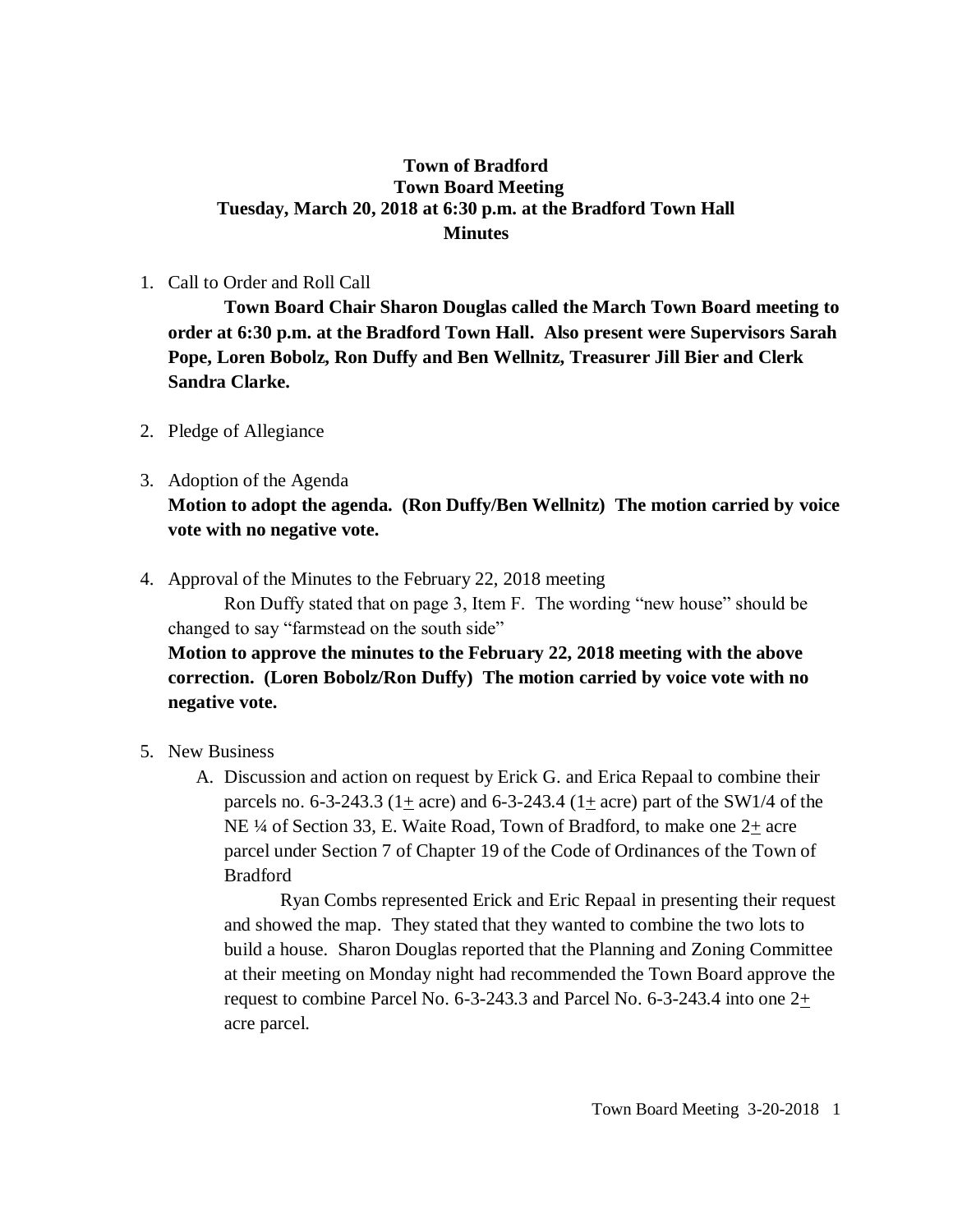## **Motion to approve the request by Erick and Erica Repaal Living Trust to combine those two lots. (Ben Wellnitz/Sarah Pope) The motion carried by voice vote with no negative vote.**

B. Discussion and action on 2018 application for Bio-solid Permit

The Board reviewed the application by the City of Beloit for approximately 150 dry tons of bio-solids by using routes E. Waite Road 2 miles, S. Carvers Rock Road 2 miles, E. B-C Townline Road 2 miles, E. Larsen Road 2 miles, S. Emerald Grove Road 2 miles and Highway 140 10 miles. The fee is \$25 per load.

**Motion to approve the 2018 Bio-solids Permit. (Ben Wellnitz/Ron Duffy) The motion carried by voice vote with no negative vote.**

C. Discussion and possible action on concerns with property at 8237 E. US Hwy. 14

**Mike Mulligan had presented a list of questions about the property at 8237 E. US Hwy. 14 in Emerald Grove. Chair Sharon Douglas reported that she had addressed questions no. 1 on the tires, no. 2 on the unlicensed vehicles and no. 9 on the trailer thought to be used for storage in a letter to property owner Mr. Berg asking him to address these issues with the operator of the business, Mr. Druszczak. Mike Mulligan stated that since the debris has been moved away from the trailer he has noticed that it does have tires on it.** 

**Chair Sharon Douglas stated that concerning question no. 3 on drainage, if it is on private land any private infrastructure is the responsibility of the landowner. She referred to Chapter 9 of the Code of Ordinances.**

**She added that she had included copies of the sections of the Code of Ordinances that apply to these issues.**

**Chair Sharon Douglas stated that concerning question no. 4, she stated that if this is about flooding, she suggested that he set up an appointment with Duane Jorgenson and to get on the agenda for the County Board and take pictures and a petition from the residents.**

**Chair Sharon Douglas stated that concerning questions no. 6 and 7, the property at 8237 E. Hwy. 14 was unanimously approved on May 15, 2012 as a legal non-conforming use since it was in use before the ordinance and was grandfathered in.** 

**Chair Sharon Douglas stated that concerning question no. 7, the Town does not have an ordinance that regulates and operational hours for businesses and if they did they would have to regulate all businesses. She added that she had checked with Attorney Moore and he had stated that the**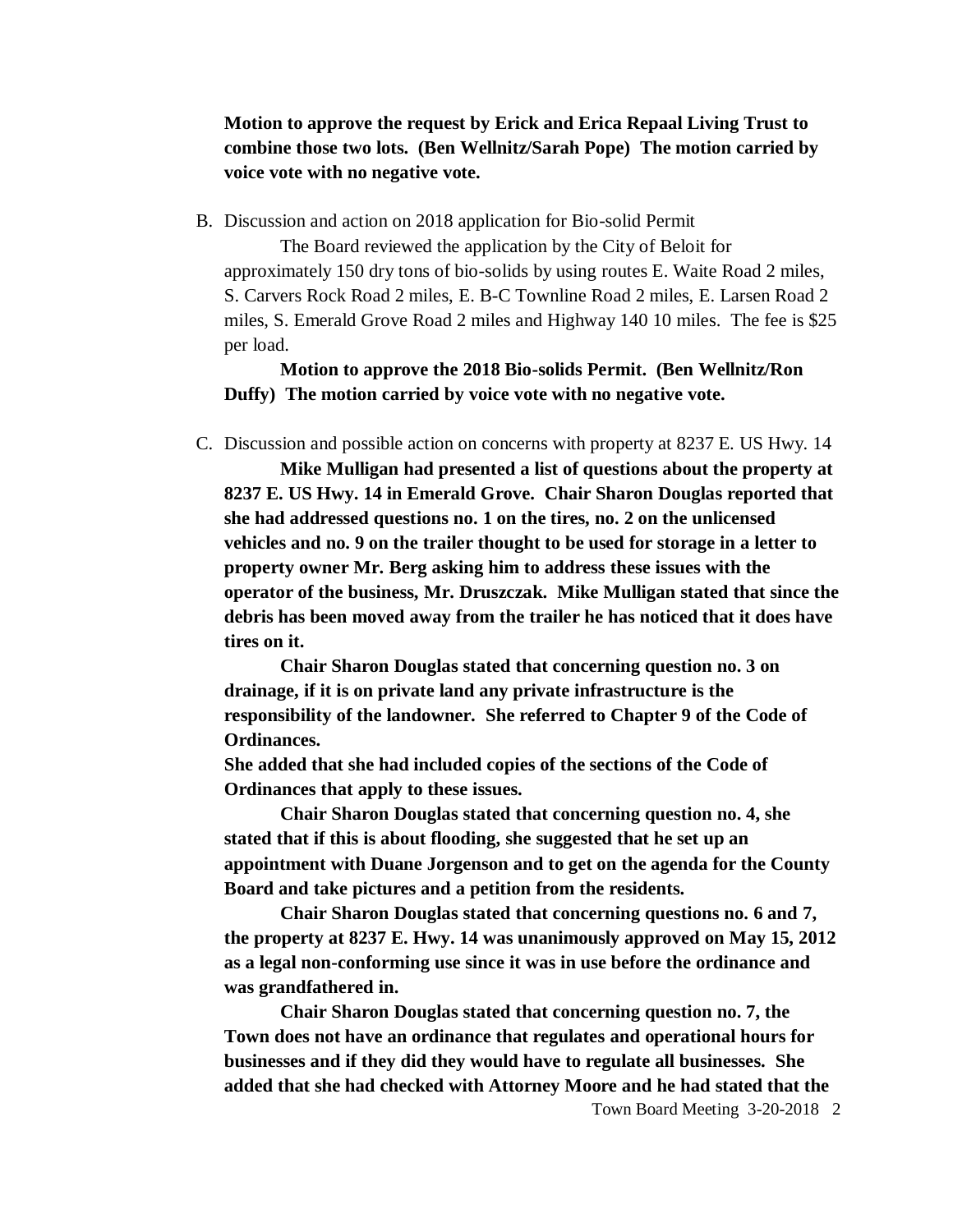**Town has a rural atmosphere and not a city. Sharon Douglas stated that in Avalon they have DeLong's that operate 24 hours a day.**

**Concerning question no. 9 Chair Sharon Douglas stated that it is legal non-conforming.**

**Ron Duffy stated that it doesn't appear that he is operating a business since the vehicles have been there for some time. Mike Mulligan stated that he thought the Town should only issue conditional uses to businesses if the owners operated the business and require that only the owner/operator live there.**

**In answer to mike Mulligan's question on a dog license for Mr. Druszczak's dog Treasurer Jill Bier stated that she had sent a dog license application to Mr. Druszczak and he had said that the dog lives in Walworth and is licensed there.** 

### **Chair Sharon Douglas assured Mr. Mulligan that the Board has been diligent in following the Town ordinances.**

D. Discussion and action on problems with water in Emerald Grove

Ron Duffy stated that the only way they got anything done along Highway 14 in Emerald Grove before about the drainage was to get a petition from the residents and he sent it to the County along with a letter in which he stated that they were forgetting the residents of the County. Mike Mulligan stated that he had talked with Duane Jorgenson and Duane Jorgenson was going to talk to the state. Mike Mulligan stated that he was going to the County Board on Thursday.

Jones Road is a private road and is not a Town road. It is not on any Highway Certification Map and the Town does not receive any state aid on it.

Dennis Rogers asked if he could dig out on Jones Road. Since it is private land he was told he could do what he wanted to on his private property. Sharon Douglas will double check with Attorney Moore.

Mike Mulligan stated that he thought value was being taken away from his property because a land owner was not cleaning the brush and trees out of the landowner's property and he thought flooding was occurring because of it. He was asked if he had spoken to the landowner and asked him to clean this out and Mr. Mulligan said he had not. Loren Bobolz suggested he speak to the landowner. Sarah Pope asked if he had sent him a letter and he replied that he had not.

E. Discussion and action on Zoning Officer Report

**Clerk Sandra Clarke reported that a zoning permit had been issued to William and Sandra Clarke for an Ag building to replace the building damaged by the storm and later demolished.**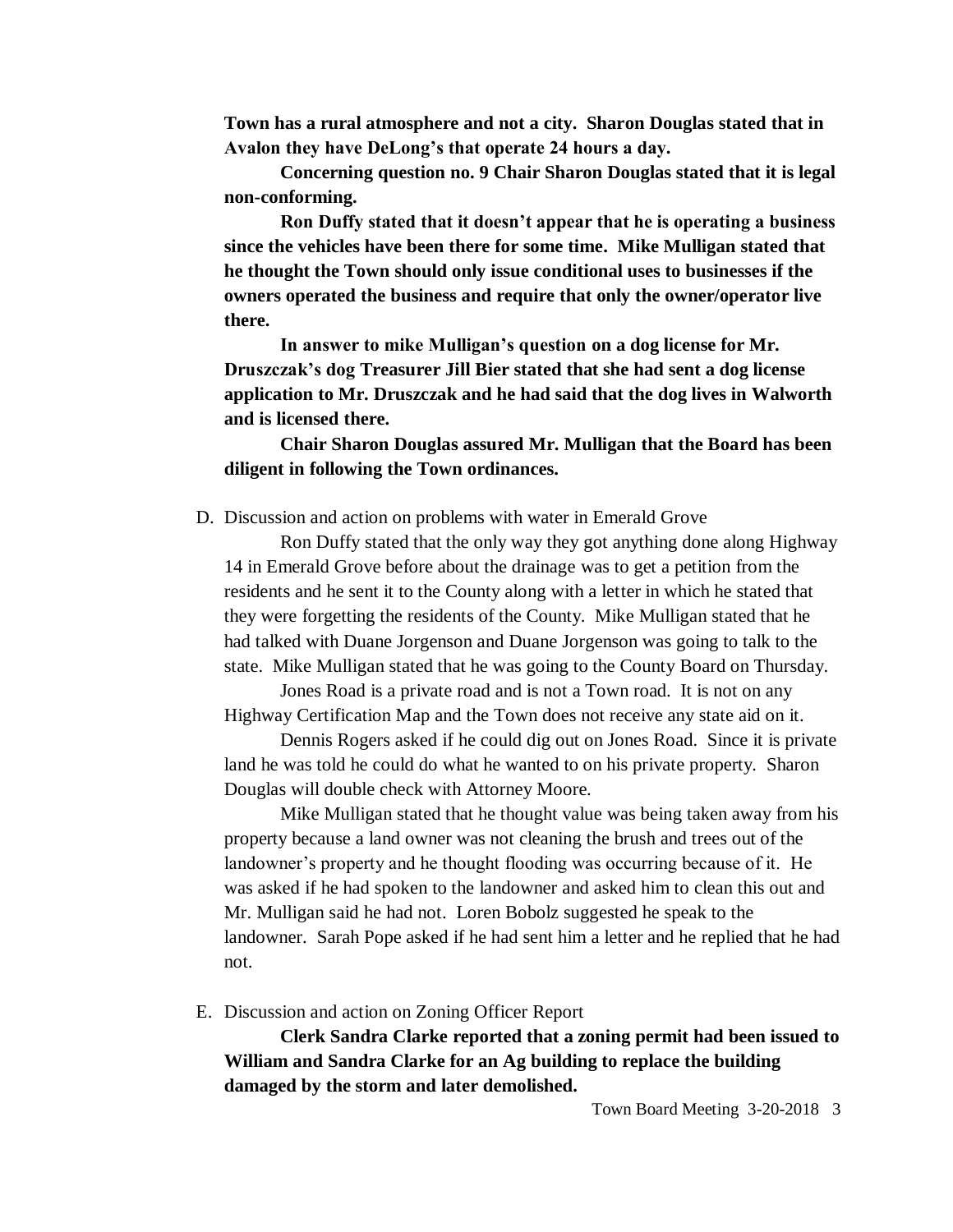F. Discussion and action on report by Fire District Representative

**Loren Bobolz reported that the Fire District Board had met and elected officers. Gene Wright is the Interim Fire Chief, Ryan Wellnitz is the Board President, Don Esselman is the Vice-President and Pam Franseen is the Treasurer. He added that they had worked on the agreement and had talked about a merger with other municipalities, a training consortium and strategic planning.** 

**Sharon Douglas stated that their committee will work again on the agreement and policies. Ron Duffy reported the committee had discussed possible cost sharing with other municipalities on equipment engineering. He reported that the attorney fees would be split three ways, grant programs for EMS were discussed and the village will have an annual audit to include the fire district records. Bill Johns asked Sarah Pope about the billing for EMS and she suggested they would need an accounting firm. The village will be doing the financial work for the fire district for a year and then they will look at it again**.

G. Discussion and action on Supervisors' evaluation of their sections of roads

**Ben Wellnitz stated that he, Loren Bobolz and Mick Mullooly would clean up the brush on Avalon Road by Churchill's.** 

**Ron Duffy reported that there is a tree in the ditch on Emerald Grove Road and a wash out of the shoulder on Waite Road just east of Jackson's and another on B-C Townline Road west of 140 about half way to Milner Road. He suggested that a few trailer loads of larger rock may fill them. Loren Bobolz stated that O'Riley Road from the railroad tracks to Creek Road is breaking up and there is a hole on the west side of Hofstrom Road by Bob Hahn's. The culvert between Bob Hahn's and Gretschmann's should be checked.**

**Ron Duffy reported that Creek Road, from east of O'Riley road to the west side of the Turtle Creek Bridge, has pot holes and is breaking up.**

**Sarah Pope reported that the Trescher Road sign is missing at Highway 14. The state has put up signs on Highway 14 for Trescher Road.**

**Mick Mullooly reported that the stop ahead sign on the east side of Emerald Grove Road just south of Cemetery Road is broken off.**

H. Discussion and action on roadwork, including but not limited to tree trimming, culvert repair and replacement, ditching, shouldering, maintenance including replacement of signs and posts, paver repair, pot hole filling, Creek Road and Emerald Grove Bridge Projects, 5-year Capital Improvement Plan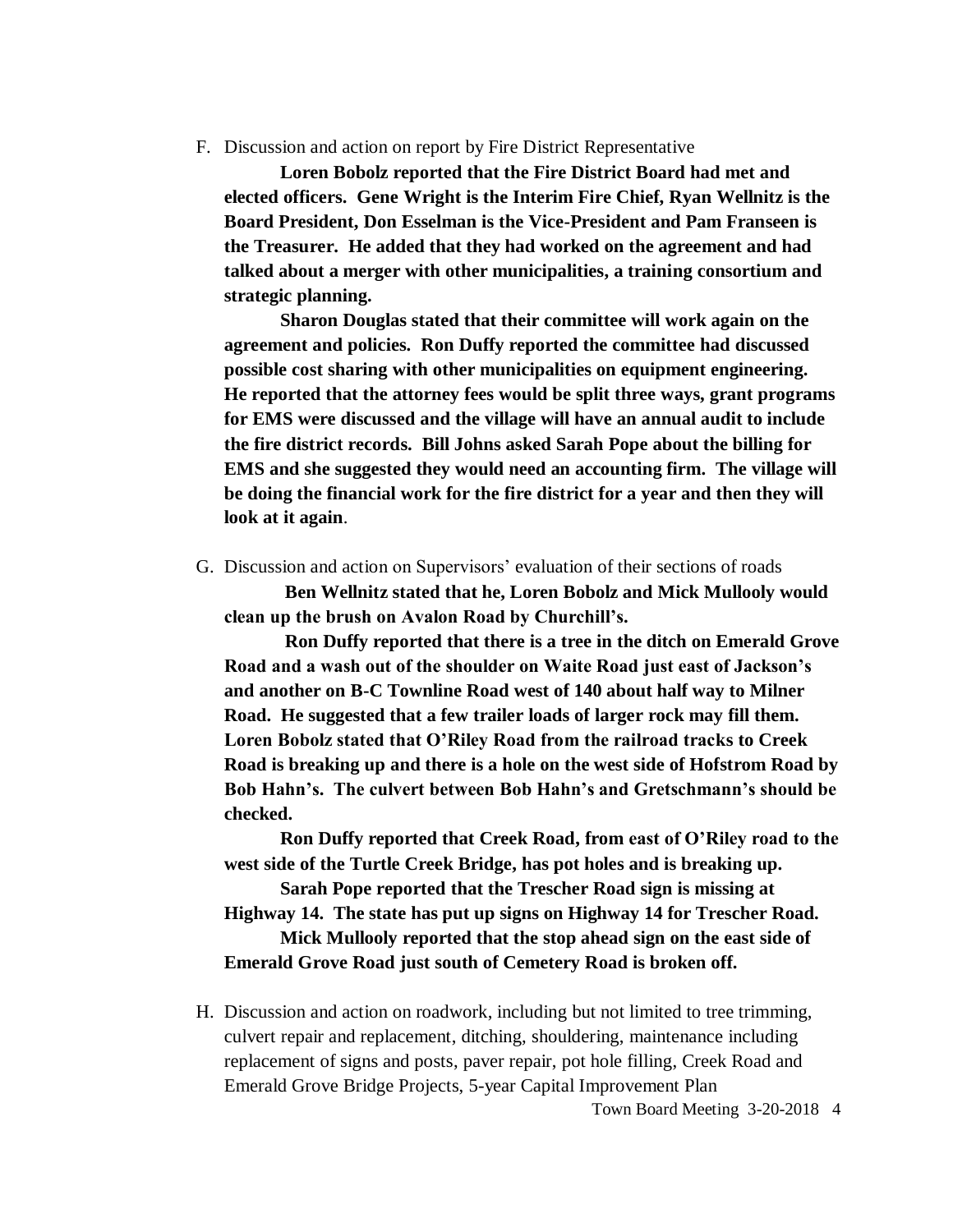**Chair Sharon Douglas reported she would be meeting on Thursday with the DOT, Jewel, the railroad, the County and others on the Creek Road Railroad Bridge Project. She reported that she had completed the paperwork for the sign damaged by gun fire and had sent it to the District Attorney.**

**Chair Sharon Douglas reported that Ron Duffy, Ben Wellnitz, Wayne, Sharon and Sarah Douglas had filled pot holes. Ron Duffy suggested that they get a full load of QPR cold patch material. Jill Bier will ask Bob Bier to pick it up.** 

**It was reported that there were seventy TRID Project applications and only eight were denied. There has been no notification of approval or denial of the application sent in by the Town for the Creek Road Culvert TRID Project.** 

**Duane Jorgenson had sent a letter stating that the County Bridge and Culvert Aid had enough funds to fund part of the petition for replacement of the Creek Road culvert just west of Carvers Rock Road but they would be \$10,000 short and the Town could go ahead with the project and apply for the \$10,000 in 2019 or wait until 2019 for the project.**

**Ron Duffy presented an extensive packet of detailed material he had compiled on road work projects including minor projects, intermediate projects, major projects, maintenance projects, surface sealing and crack filling. The materials he presented included the project site, description, location, length and cost of each road project. He had previously presented the project drawings, with specifications and details for each road project. The Board was able to then look at the projects and pick the priorities that would fit this year's budget and the roadwork cash flow drawn up by the clerk. The Board decided that replacing the Creek Road culvert would be too costly this year and would prevent more needed work from being done this year. Chair Sharon Douglas will notify Duane Jorgenson.**

**Ron Duffy reported that he had attended the Town of Clinton Board meeting on Monday night and they were willing to replace the culvert on B-C Townline Road just west of South Carvers Rock Road and the paver project on B-C Townline Road near the new large culvert just west of Highway 140 as intergovernmental projects and share the costs with the Town of Bradford. The Town of Clinton is checking on having Fahrner's chip seal Lakeshore Road and if the Town of Bradford can coordinate Reid Road and Creek Road chip sealing with them it may lower the cost. It was reported that they can fog seal about three weeks after chip sealing to improve the quality but the cost isn't known yet. Ron Duffy asked if they would broom the chips from the sides before fog sealing and Bill Johns said they do. It was**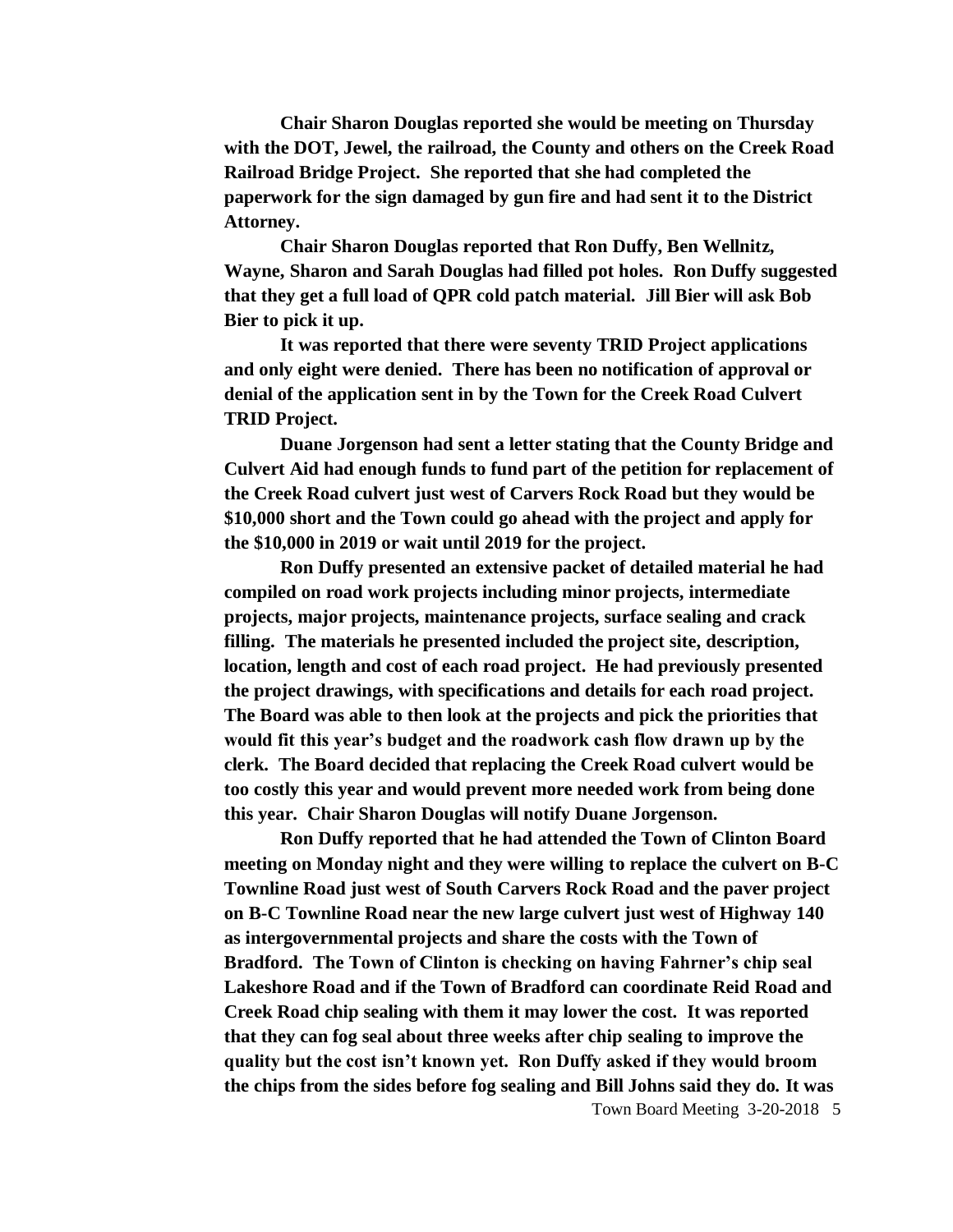**suggested that if they chip seal the section of Creek Road from Highway 140 to Carvers Rock Road it may help keep the road up if there is hauling on it. Sharon Douglas will call Fahrners and have him come with numbers. Bill Johns suggested that if the Town of Bradford needed culverts delivered they may want to coordinate the delivery from Contech with the Town of Clinton to reduce the delivery charge.** 

**The Board reviewed the materials presented by Ron Duffy on road work needed and planning, and the Board decided to chip seal Creek Road and Reid Road, repair/rebuild Creek Road at Reid Road including ditching and culvert placement and asphalt, repair/rebuild Waite Road from Carvers Rock Road to the new asphalt on the large culverts west of Carvers Rock Road, Repair/Rebuild Scott Street including asphalt, ditching and culvert work, paver repair a section of Larsen Road east of Emerald Grove Road including ditching and culvert work, replace the culvert on B-C Townline Road just west of Carvers Rock Road, Paver repair B-C Townline Road on east side of new asphalt over large culvert and to make up bid notices for these projects.**

**Ron Duffy then dictated information on each of the projects to be included in the bid notices for each project. The clerk will make up the bid notices and have them published and will make up bid packets to be distributed to the contractors with the schematic drawings and specifications created by Ron Duffy.**

**A bid presented by Johns Excavating for the culvert replacement on B-C Townline Road, shared with the Town of Clinton, was opened. Motion to approve the bid from Johns Excavating for \$2472.50 for the Town of Bradford share of culvert replacement on B-C Townline Road just west of Carvers Rock Road. (Loren Bobolz/Sarah Pope) The motion carried by voice vote with no negative vote.**

**The Board agreed to have Chair Sharon Douglas call Ideal Midwest LLC to have Bryce Nass install three sections of 20 foot guard rail on the north side of the Creek Road culvert just west of Carvers Rock Road to replace those damaged by a car accident. The Town applied for and received the cost of replacement from the insurance of the person responsible for the damage.**

**Motion to have Bryce Nass get three section of 20 foot guard rail and install it. (Ron Duffy/Ben Wellnitz) The motion carried by voice vote with no negative vote.**

I. Discussion and action on Town Hall Repair Committee Report-steps and cement pad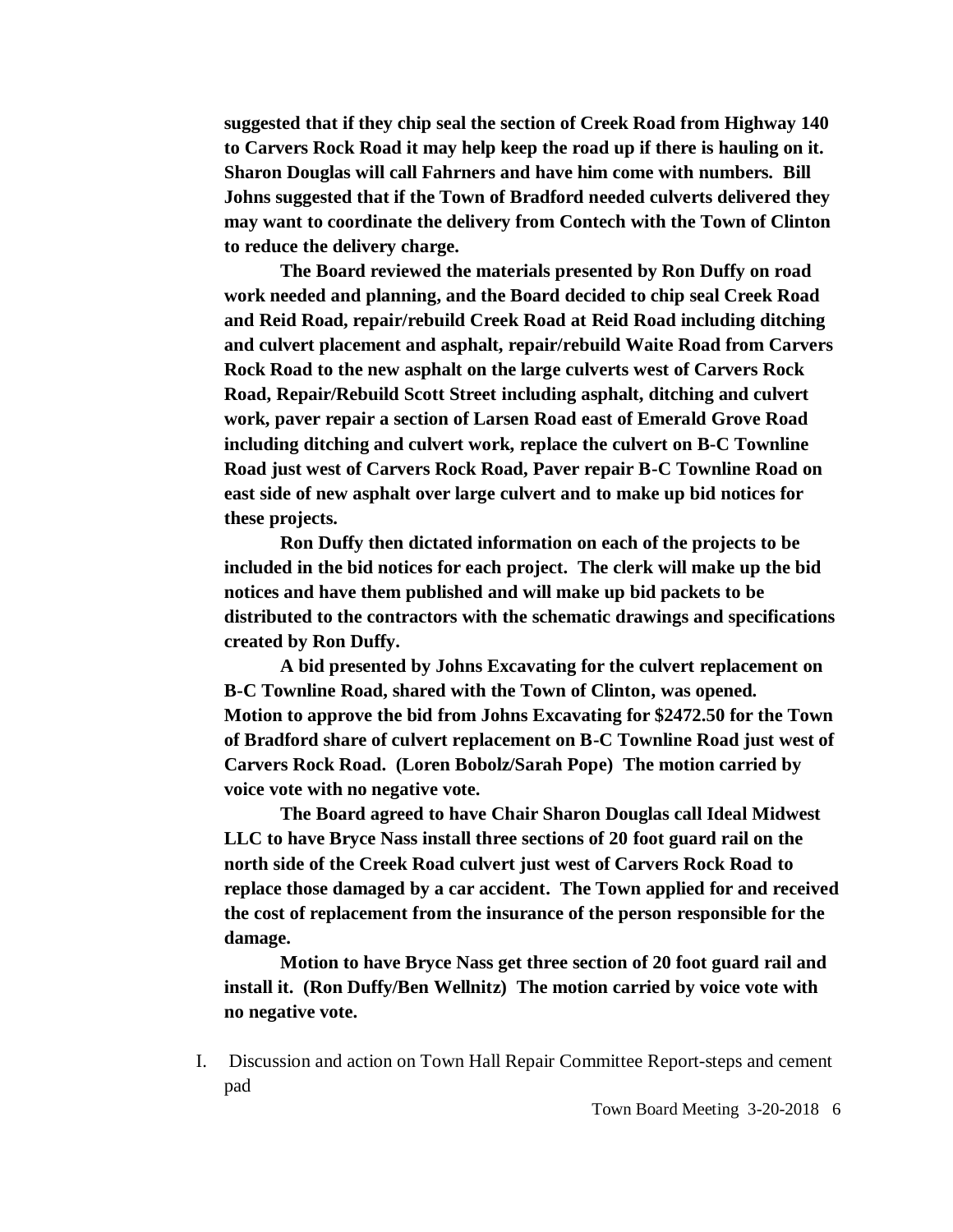**Loren Bobolz will check on a 6' x 12' cement pad and two step precast steps for the north end of the front ramp and will bring price to next meeting**.

J. Discussion and action on approval of Driveway Permit Applications

# **Chair Sharon Douglas issued a driveway permit to Bob Maly and he will send the permit and check to the Treasurer.**

K. Discussion and action on approval of Utility Permit Application

The board reviewed the utility permit received from Sharon Telephone

**Motion to approve the Utility Permit for Sharon Telephone Co. at 12727 E. Bradford Town Hall Road. (Loren Bobolz/Ron Duffy) The motion carried by voice vote with no negative vote.**

Sharon Douglas will check on a fiber optic line at Reid and Creek Road, in preparation for the repair project.

6. Citizen Participation

Co.

- 7. Announcements and Reports
	- **a. The April Town Board meeting will be held on April 17, 2018 immediately following the Annual Town Meeting which will begin at 6:30 p.m. at the Bradford Town Hall.**
	- **b. The Rock County Sheriff's Report was reviewed.**
	- **c. The WTA Rock County Unit meeting held on Thursday, March 15, 2018 at 7:00 p.m. at the Orfordville American Legion, 3913 Hwy. 213, Orfordville was attended by Ron Duffy and Sharon Douglas.**
	- d. **Wednesday night, March 21, 2018 the Clinton School District will hold a Community Workshop at the Elementary School from 6:30 to 8:30 p.m.**
- 8. Treasurer's Report

Treasurer Jill Bier had checked on the interest rate on the accounts and presented material from First National Bank and Trust on a banking service agreement they wanted the Town to sign to be in a municipal account and the Town tax ID number would be tied to the Weekly Wall Street Federal Funds Rate minus 0.30% with a floor rate of 0.65%. **Motion to authorize Jill Bier to sign up for this First National Bank and Trust agreement**. **(Ron Duffy/ Ben Wellnitz) The motion carried by voice vote with no negative vote.**

9. Bills for Approval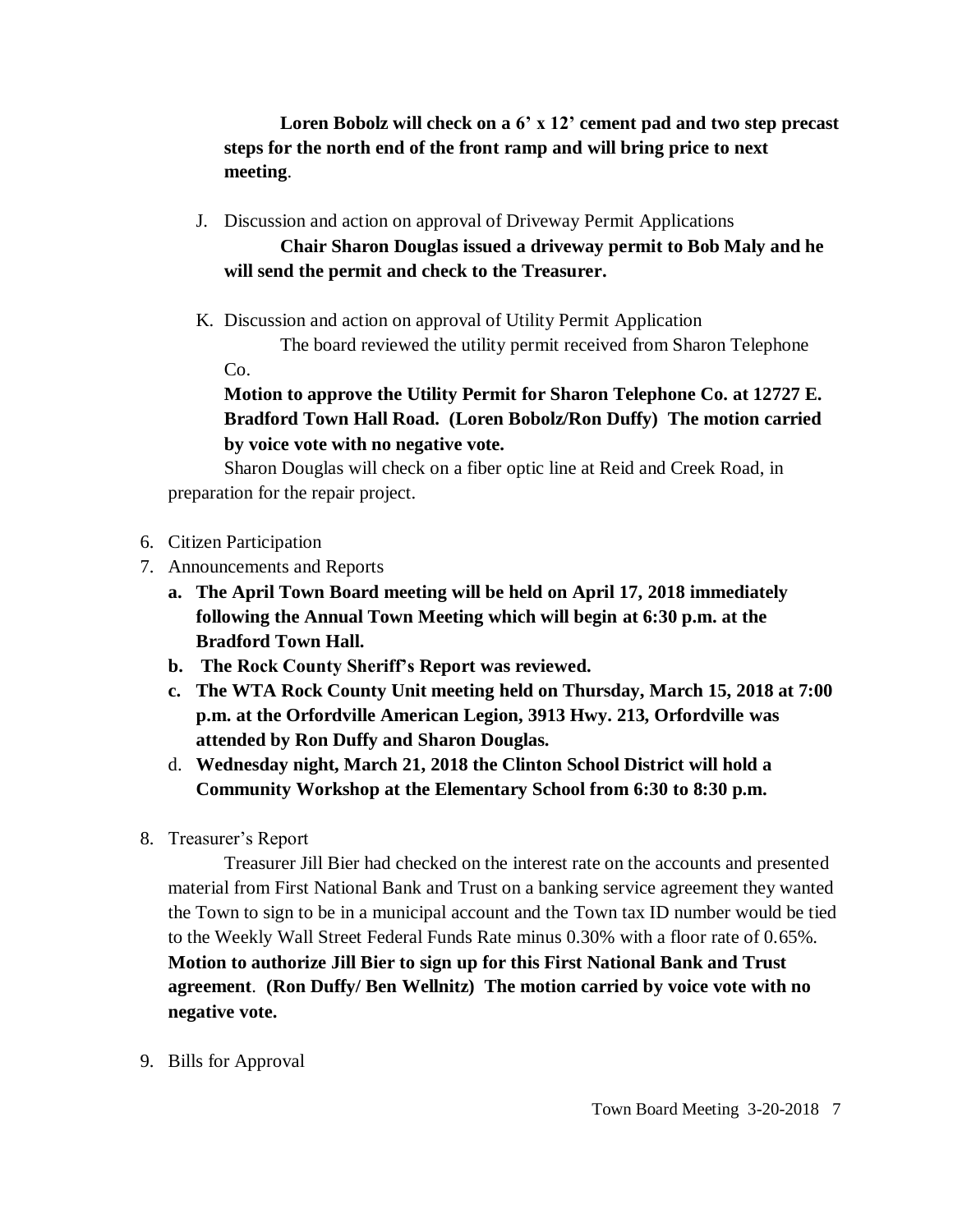**Motion to approve the bills for payment. (Ben Wellnitz/Ron Duffy) The motion carried by voice vote with no negative vote.**

10. Adjournment

**Motion to adjourn. (Loren Bobolz/Ron Duffy) The motion carried by voice vote with no negative vote. The meeting was adjourned at 9:46 p.m.**

**Respectfully submitted,**

## **Sandra Clarke, Clerk**

| <b>Bills for Approval</b>                |                                                             |            |
|------------------------------------------|-------------------------------------------------------------|------------|
| <b>Rock Energy Cooperative</b>           | Town Hall Light                                             | \$32.14    |
| <b>Alliant Energy</b>                    | Hwy. exp.-street lights                                     | 55.37      |
| <b>Rock Valley Publishing LLC</b>        | Publications-Election exp.-76.04,<br>Town Bd. exp.-54.12    | 130.16     |
| Lentells Disposal                        | Recycling                                                   | 400.00     |
| <b>Clinton Community School District</b> | <b>Monthly Parking Permit Fees-</b><br>(February)           | 216.34     |
| Pat's Services, Inc.                     | Town Hall exp.-<br>$(2-17$ to 3-16-2018)                    | 90.00      |
| Nowlan & Mouat LLP                       | Legal Fees-                                                 |            |
| The Horton Group                         | Town Insurance-Blanket-3,639.00<br>Workmen's Comp.-1,564.00 | 5,203.00   |
| Sandra Clarke                            | Clerk exp.-Supplies=222.52,<br>Mileage=28.00                |            |
|                                          | Election exp.=28.00                                         | 278.52     |
| Lange Enterprises, Inc.                  | Hwy. exp.-road name signs                                   | 203.05     |
| <b>Sharon Douglas</b>                    | Salary                                                      | \$2,287.75 |